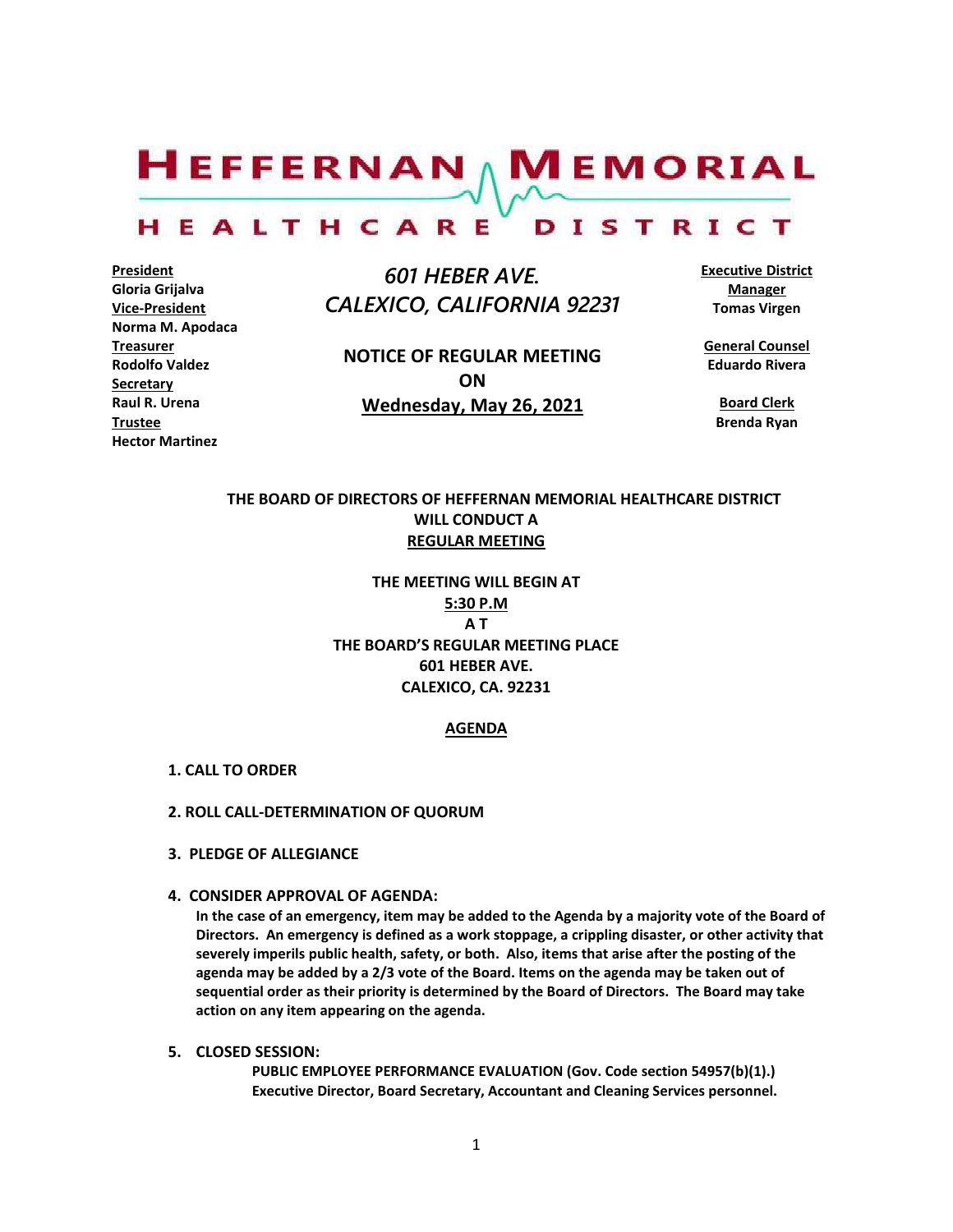**Gov. Code section 54957 (b) (4): For the purposes of this subdivision, the term "employee" shall include an officer or an independent contractor who functions as an officer or an employee but shall not include any elected official or member of the legislative body…Closed sessions held pursuant to this subdivision shall not include discussion or action on proposed compensation except for a reduction of compensation that results from the imposition of discipline.**

#### **6. PUBLIC COMMENT TIME:**

**Public comment time on items not appearing on the agenda will be limited to 3 minutes per person and 15 minutes per subject. The Board may find it necessary to limit total time allowable for all public comment on items not appearing on the agenda at any one meeting to one hour. Persons desiring longer public comment time and/or action on specific items shall contact the Secretary and request that the item be placed on the agenda for the next regular meeting.**

#### **7. CONSENT CALENDAR:**

**Any member of the Board, staff or public may request that items for the Consent Calendar be removed for discussion. Items so removed shall be acted upon separately immediately following approval of items remaining on the Consent Calendar.**

- **a. Approve minutes for meetings of April 14, 2021 and April 28, 2021.**
- **b. Approve Treasurer Report.**

#### **8. REPORTS ON MEETING AND EVENTS ATTENDED BY DIRECTORS, AND AUTHORIZATION FOR DIRECTOR ATTENDANCE AT UPCOMING MEETINGS AND EVENTS/DIRECTORS COMMENTS:**

- **a. Brief reports by Directors on meetings and event attended. Schedule of upcoming Board meetings and events.**
- **9. REPORTS BY ALL HMHD COMMITTEES**
- **10. COMMENTS BY PROMOTION AND PUBLIC RELATIONS TONY PIMENTEL**
- **11. COMMENTS BY EXECUTIVE DISTRICT MANAGER TOMAS VIRGEN**
- **12. COMMENTS BY GENERAL COUNSEL EDUARDO RIVERA**

#### **13. DISCUSSION AND/OR ACTION ITEMS:**

- **a. Presentation: Dr. Edna Esquer presents: Findings/Research on the Public Health Care issues in the City of Calexico. (15 minutes).**
- **b. Discussion and/or Action: Status Report on 400 Mary Modernization.**
- **c. Discussion and/or Action: Review of Independent Contractor agreements with current contractors and possible adoption of 2021-2022 agreements.**
- **d. Discussion and/or Action: Adoption of HMHD Budget for fiscal year 2021-2022.**
- **e. Discussion and/or Action: Retaining of an Urgent Care consultant (Request for Proposals or Letters of Interest)**
- **f. Discussion and/or Action: Opening of HMHD bank account with JP Morgan Chase Bank and adoption of HMHD authorization letter to open JP Morgan Chase Bank accounts (two Platinum Checking accounts and one savings account).**
	- **I. Designation of two HMHD representatives authorized to open the bank accounts with Chase Bank and make signer changes on behalf of HMHD.**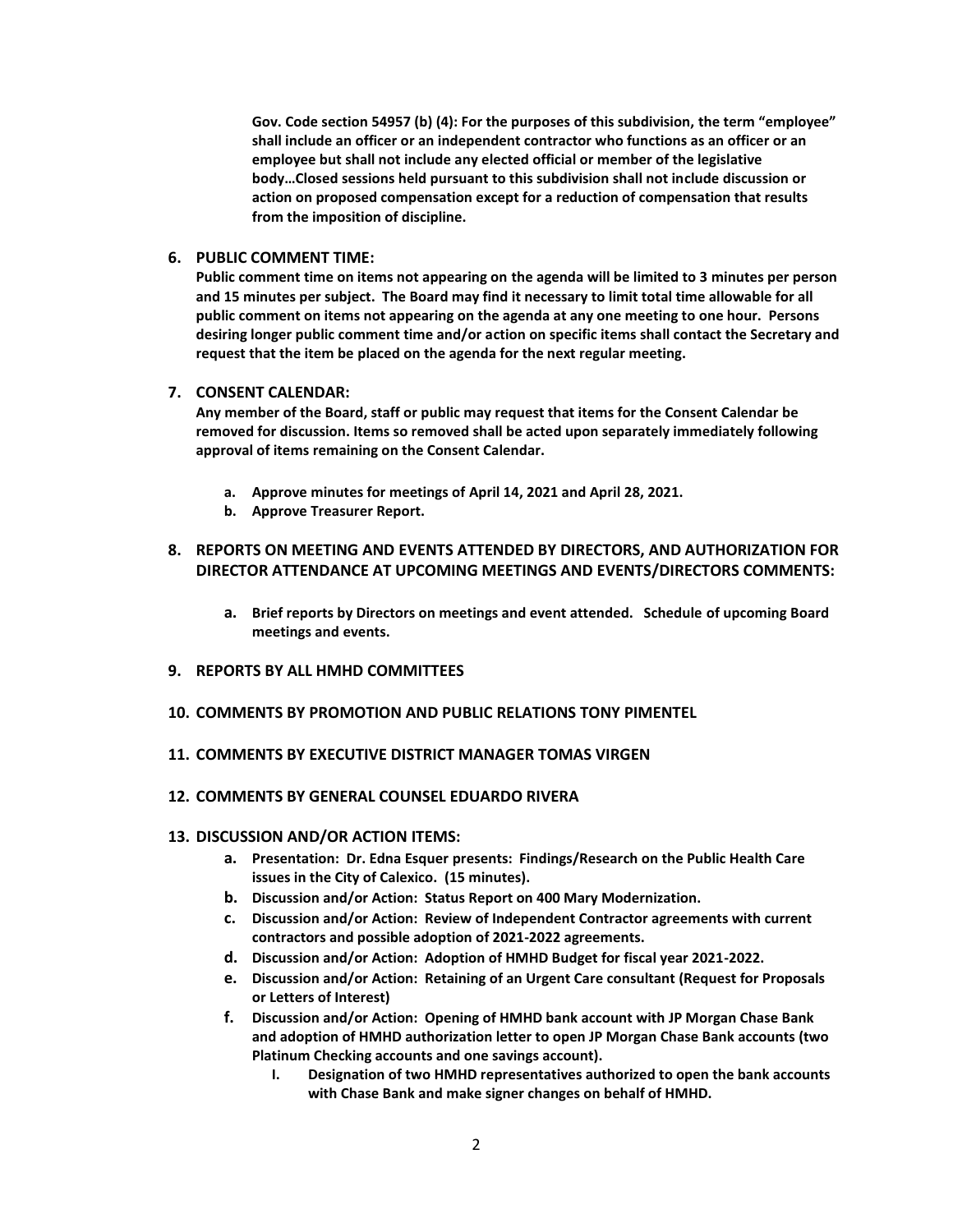**II. Designation of two (or three) HMHD representatives who will be authorized signers on the accounts.**

#### **14. ITEMS FOR FUTURE AGENDAS:**

**This item is placed on the agenda to enable the Board to identify and schedule future items for discussion at upcoming Board meetings and/or identify press release opportunities.**

#### **15. ADJOURNMENT:**

- **a. Regular Board meetings are held on the second and fourth Wednesday of each month.**
- **b. The next regular meeting of the Board will be held at 5:30 P.M., June 9, 2021.**
- **c. The agenda package and material related to an agenda item submitted after the packet's distribution to the Board are available for public review in the lobby of the District office during normal business hours**

#### **POSTING STATEMENT**

**A copy of the agenda was posted May 22, 2021 at 601 Heber Avenue, Calexico, California 92231 at 5:05 p.m. Pursuant to CA Government code 54957.5, disclosable public records and writings related to an agenda item distributed to all or a majority of the Board, including such records and written distributed less than 72 hours prior to this meeting are available for public inspection at the District Administrative Office, 601 Heber Avenue, Calexico, CA.**

**NOTICE In compliance with the Americans with Disabilities Act, any individuals requesting special accommodations to attend and/or participate in District Board meetings may contact the District at (760)357- 6522. Notifications 48 hours prior to the meeting will enable the District to make reasonable accommodations.**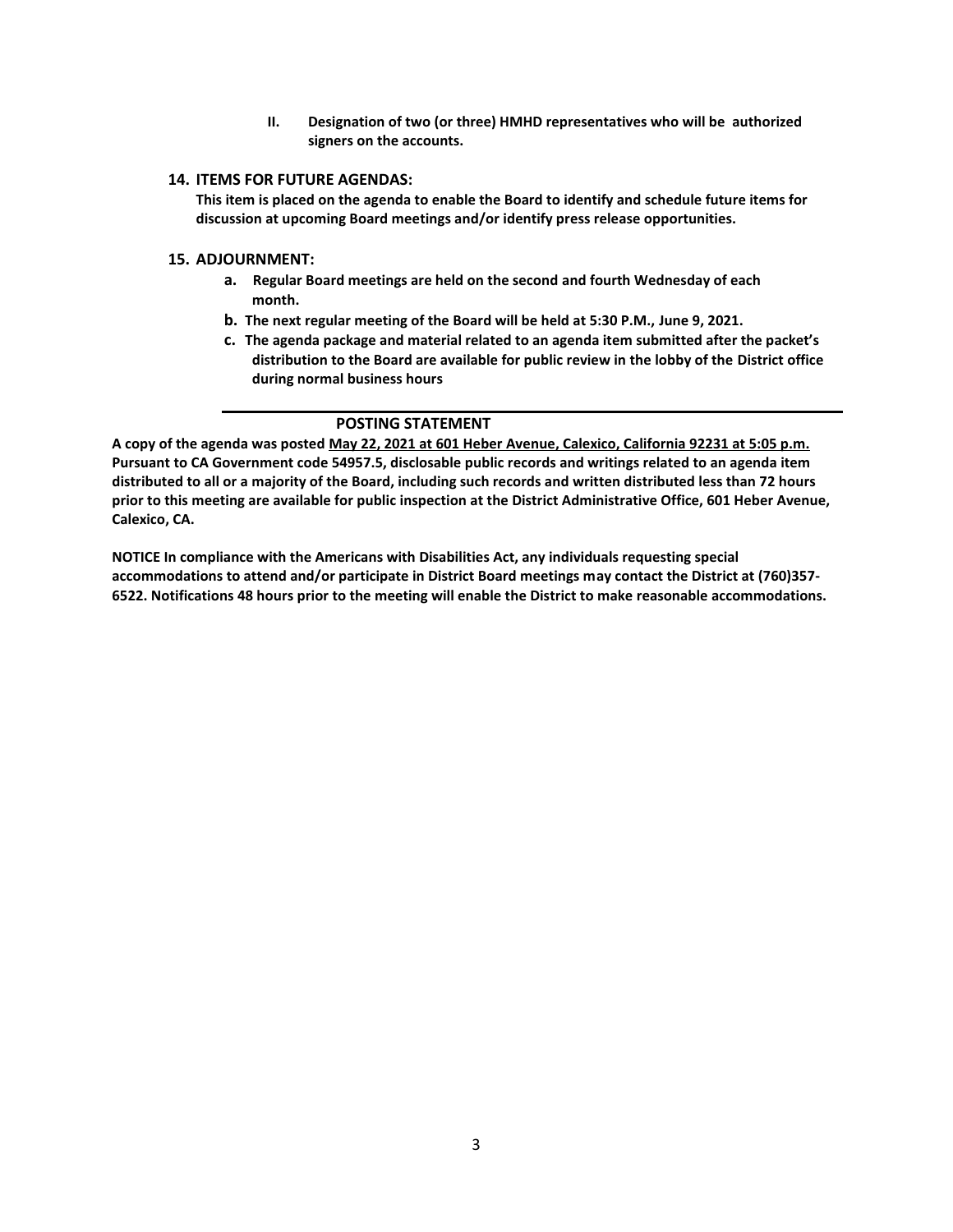## **Heffernan Memorial Healthcare District**

## **Final Budget**

**For the Fiscal Year from July 1, 2021 to June 30, 2022**

| 4000 · Rev Sharing - County / City<br>1,000,000<br>4100 · Interest income<br>52,000<br>$4200 \cdot$ Other Income<br>7,500<br><b>Total Income</b><br>1,059,500<br><b>Expenses</b><br>6010 Trustee remuneration<br>30,000<br>$6300 \cdot$ Rent<br>2,000<br>5,000<br>6300 · Repairs and maintenance<br>6310 Landscaping<br>2,500<br>$6500 \cdot$ Insurance<br>4,200<br>6600 · Legal and professional<br>36,000<br>6610 · Accounting - Audit<br>12,000<br>6615 · Accounting - Other<br>25,000<br>6650 Administration services<br>100,000<br>7000 · Marketing<br>35,000<br>4,000<br>7200 · Supplies<br>7200 · Leasing Office Equipment<br>1,500<br>7210 . Janitorial - Supplies<br>1,500<br>7215 Janitorial - Services<br>6,000<br>7250 · Utilities<br>7,000<br>7270 · Telephone<br>6,500<br>7285 Grants<br>300,000<br>$7285 \cdot$ Grants - Other<br>10,000<br>7400 Travel<br>5,000<br>7410 · Training and education<br>9,000<br>$7420 \cdot$ Meals<br>10,000<br>7550 · Promotion<br>25,000<br>50,000<br>7555. Emergency response<br>7560 . Urgent Care Consultant<br>25,000<br>7565 . Parks<br>25,000<br>6,500<br>7610 Dues and subscriptions<br>7800 · Mileage reimbursement<br>500<br>7900 · Miscellaneous<br>1,000<br>8030 · Property tax<br>10,000<br>300<br>8200 · Bank charges<br>755,500<br><b>Total Expenses</b><br>Net Income before CO<br>304,000<br><b>Capital Outlays</b><br>$0000 \cdot$ Land<br>0000 · Building<br>1,000,000<br>7800 · Others<br><b>Total Capital Outlays</b><br>1,000,000 | <b>Income</b> | <b>Budget</b><br>2021 / 2022 |
|-------------------------------------------------------------------------------------------------------------------------------------------------------------------------------------------------------------------------------------------------------------------------------------------------------------------------------------------------------------------------------------------------------------------------------------------------------------------------------------------------------------------------------------------------------------------------------------------------------------------------------------------------------------------------------------------------------------------------------------------------------------------------------------------------------------------------------------------------------------------------------------------------------------------------------------------------------------------------------------------------------------------------------------------------------------------------------------------------------------------------------------------------------------------------------------------------------------------------------------------------------------------------------------------------------------------------------------------------------------------------------------------------------------------------------------------------------------------------------------------------------|---------------|------------------------------|
|                                                                                                                                                                                                                                                                                                                                                                                                                                                                                                                                                                                                                                                                                                                                                                                                                                                                                                                                                                                                                                                                                                                                                                                                                                                                                                                                                                                                                                                                                                       |               |                              |
|                                                                                                                                                                                                                                                                                                                                                                                                                                                                                                                                                                                                                                                                                                                                                                                                                                                                                                                                                                                                                                                                                                                                                                                                                                                                                                                                                                                                                                                                                                       |               |                              |
|                                                                                                                                                                                                                                                                                                                                                                                                                                                                                                                                                                                                                                                                                                                                                                                                                                                                                                                                                                                                                                                                                                                                                                                                                                                                                                                                                                                                                                                                                                       |               |                              |
|                                                                                                                                                                                                                                                                                                                                                                                                                                                                                                                                                                                                                                                                                                                                                                                                                                                                                                                                                                                                                                                                                                                                                                                                                                                                                                                                                                                                                                                                                                       |               |                              |
|                                                                                                                                                                                                                                                                                                                                                                                                                                                                                                                                                                                                                                                                                                                                                                                                                                                                                                                                                                                                                                                                                                                                                                                                                                                                                                                                                                                                                                                                                                       |               |                              |
|                                                                                                                                                                                                                                                                                                                                                                                                                                                                                                                                                                                                                                                                                                                                                                                                                                                                                                                                                                                                                                                                                                                                                                                                                                                                                                                                                                                                                                                                                                       |               |                              |
|                                                                                                                                                                                                                                                                                                                                                                                                                                                                                                                                                                                                                                                                                                                                                                                                                                                                                                                                                                                                                                                                                                                                                                                                                                                                                                                                                                                                                                                                                                       |               |                              |
|                                                                                                                                                                                                                                                                                                                                                                                                                                                                                                                                                                                                                                                                                                                                                                                                                                                                                                                                                                                                                                                                                                                                                                                                                                                                                                                                                                                                                                                                                                       |               |                              |
|                                                                                                                                                                                                                                                                                                                                                                                                                                                                                                                                                                                                                                                                                                                                                                                                                                                                                                                                                                                                                                                                                                                                                                                                                                                                                                                                                                                                                                                                                                       |               |                              |
|                                                                                                                                                                                                                                                                                                                                                                                                                                                                                                                                                                                                                                                                                                                                                                                                                                                                                                                                                                                                                                                                                                                                                                                                                                                                                                                                                                                                                                                                                                       |               |                              |
|                                                                                                                                                                                                                                                                                                                                                                                                                                                                                                                                                                                                                                                                                                                                                                                                                                                                                                                                                                                                                                                                                                                                                                                                                                                                                                                                                                                                                                                                                                       |               |                              |
|                                                                                                                                                                                                                                                                                                                                                                                                                                                                                                                                                                                                                                                                                                                                                                                                                                                                                                                                                                                                                                                                                                                                                                                                                                                                                                                                                                                                                                                                                                       |               |                              |
|                                                                                                                                                                                                                                                                                                                                                                                                                                                                                                                                                                                                                                                                                                                                                                                                                                                                                                                                                                                                                                                                                                                                                                                                                                                                                                                                                                                                                                                                                                       |               |                              |
|                                                                                                                                                                                                                                                                                                                                                                                                                                                                                                                                                                                                                                                                                                                                                                                                                                                                                                                                                                                                                                                                                                                                                                                                                                                                                                                                                                                                                                                                                                       |               |                              |
|                                                                                                                                                                                                                                                                                                                                                                                                                                                                                                                                                                                                                                                                                                                                                                                                                                                                                                                                                                                                                                                                                                                                                                                                                                                                                                                                                                                                                                                                                                       |               |                              |
|                                                                                                                                                                                                                                                                                                                                                                                                                                                                                                                                                                                                                                                                                                                                                                                                                                                                                                                                                                                                                                                                                                                                                                                                                                                                                                                                                                                                                                                                                                       |               |                              |
|                                                                                                                                                                                                                                                                                                                                                                                                                                                                                                                                                                                                                                                                                                                                                                                                                                                                                                                                                                                                                                                                                                                                                                                                                                                                                                                                                                                                                                                                                                       |               |                              |
|                                                                                                                                                                                                                                                                                                                                                                                                                                                                                                                                                                                                                                                                                                                                                                                                                                                                                                                                                                                                                                                                                                                                                                                                                                                                                                                                                                                                                                                                                                       |               |                              |
|                                                                                                                                                                                                                                                                                                                                                                                                                                                                                                                                                                                                                                                                                                                                                                                                                                                                                                                                                                                                                                                                                                                                                                                                                                                                                                                                                                                                                                                                                                       |               |                              |
|                                                                                                                                                                                                                                                                                                                                                                                                                                                                                                                                                                                                                                                                                                                                                                                                                                                                                                                                                                                                                                                                                                                                                                                                                                                                                                                                                                                                                                                                                                       |               |                              |
|                                                                                                                                                                                                                                                                                                                                                                                                                                                                                                                                                                                                                                                                                                                                                                                                                                                                                                                                                                                                                                                                                                                                                                                                                                                                                                                                                                                                                                                                                                       |               |                              |
|                                                                                                                                                                                                                                                                                                                                                                                                                                                                                                                                                                                                                                                                                                                                                                                                                                                                                                                                                                                                                                                                                                                                                                                                                                                                                                                                                                                                                                                                                                       |               |                              |
|                                                                                                                                                                                                                                                                                                                                                                                                                                                                                                                                                                                                                                                                                                                                                                                                                                                                                                                                                                                                                                                                                                                                                                                                                                                                                                                                                                                                                                                                                                       |               |                              |
|                                                                                                                                                                                                                                                                                                                                                                                                                                                                                                                                                                                                                                                                                                                                                                                                                                                                                                                                                                                                                                                                                                                                                                                                                                                                                                                                                                                                                                                                                                       |               |                              |
|                                                                                                                                                                                                                                                                                                                                                                                                                                                                                                                                                                                                                                                                                                                                                                                                                                                                                                                                                                                                                                                                                                                                                                                                                                                                                                                                                                                                                                                                                                       |               |                              |
|                                                                                                                                                                                                                                                                                                                                                                                                                                                                                                                                                                                                                                                                                                                                                                                                                                                                                                                                                                                                                                                                                                                                                                                                                                                                                                                                                                                                                                                                                                       |               |                              |
|                                                                                                                                                                                                                                                                                                                                                                                                                                                                                                                                                                                                                                                                                                                                                                                                                                                                                                                                                                                                                                                                                                                                                                                                                                                                                                                                                                                                                                                                                                       |               |                              |
|                                                                                                                                                                                                                                                                                                                                                                                                                                                                                                                                                                                                                                                                                                                                                                                                                                                                                                                                                                                                                                                                                                                                                                                                                                                                                                                                                                                                                                                                                                       |               |                              |
|                                                                                                                                                                                                                                                                                                                                                                                                                                                                                                                                                                                                                                                                                                                                                                                                                                                                                                                                                                                                                                                                                                                                                                                                                                                                                                                                                                                                                                                                                                       |               |                              |
|                                                                                                                                                                                                                                                                                                                                                                                                                                                                                                                                                                                                                                                                                                                                                                                                                                                                                                                                                                                                                                                                                                                                                                                                                                                                                                                                                                                                                                                                                                       |               |                              |
|                                                                                                                                                                                                                                                                                                                                                                                                                                                                                                                                                                                                                                                                                                                                                                                                                                                                                                                                                                                                                                                                                                                                                                                                                                                                                                                                                                                                                                                                                                       |               |                              |
|                                                                                                                                                                                                                                                                                                                                                                                                                                                                                                                                                                                                                                                                                                                                                                                                                                                                                                                                                                                                                                                                                                                                                                                                                                                                                                                                                                                                                                                                                                       |               |                              |
|                                                                                                                                                                                                                                                                                                                                                                                                                                                                                                                                                                                                                                                                                                                                                                                                                                                                                                                                                                                                                                                                                                                                                                                                                                                                                                                                                                                                                                                                                                       |               |                              |
|                                                                                                                                                                                                                                                                                                                                                                                                                                                                                                                                                                                                                                                                                                                                                                                                                                                                                                                                                                                                                                                                                                                                                                                                                                                                                                                                                                                                                                                                                                       |               |                              |
|                                                                                                                                                                                                                                                                                                                                                                                                                                                                                                                                                                                                                                                                                                                                                                                                                                                                                                                                                                                                                                                                                                                                                                                                                                                                                                                                                                                                                                                                                                       |               |                              |
|                                                                                                                                                                                                                                                                                                                                                                                                                                                                                                                                                                                                                                                                                                                                                                                                                                                                                                                                                                                                                                                                                                                                                                                                                                                                                                                                                                                                                                                                                                       |               |                              |
|                                                                                                                                                                                                                                                                                                                                                                                                                                                                                                                                                                                                                                                                                                                                                                                                                                                                                                                                                                                                                                                                                                                                                                                                                                                                                                                                                                                                                                                                                                       |               |                              |
|                                                                                                                                                                                                                                                                                                                                                                                                                                                                                                                                                                                                                                                                                                                                                                                                                                                                                                                                                                                                                                                                                                                                                                                                                                                                                                                                                                                                                                                                                                       |               |                              |
|                                                                                                                                                                                                                                                                                                                                                                                                                                                                                                                                                                                                                                                                                                                                                                                                                                                                                                                                                                                                                                                                                                                                                                                                                                                                                                                                                                                                                                                                                                       |               |                              |
|                                                                                                                                                                                                                                                                                                                                                                                                                                                                                                                                                                                                                                                                                                                                                                                                                                                                                                                                                                                                                                                                                                                                                                                                                                                                                                                                                                                                                                                                                                       |               |                              |
|                                                                                                                                                                                                                                                                                                                                                                                                                                                                                                                                                                                                                                                                                                                                                                                                                                                                                                                                                                                                                                                                                                                                                                                                                                                                                                                                                                                                                                                                                                       |               |                              |
|                                                                                                                                                                                                                                                                                                                                                                                                                                                                                                                                                                                                                                                                                                                                                                                                                                                                                                                                                                                                                                                                                                                                                                                                                                                                                                                                                                                                                                                                                                       |               |                              |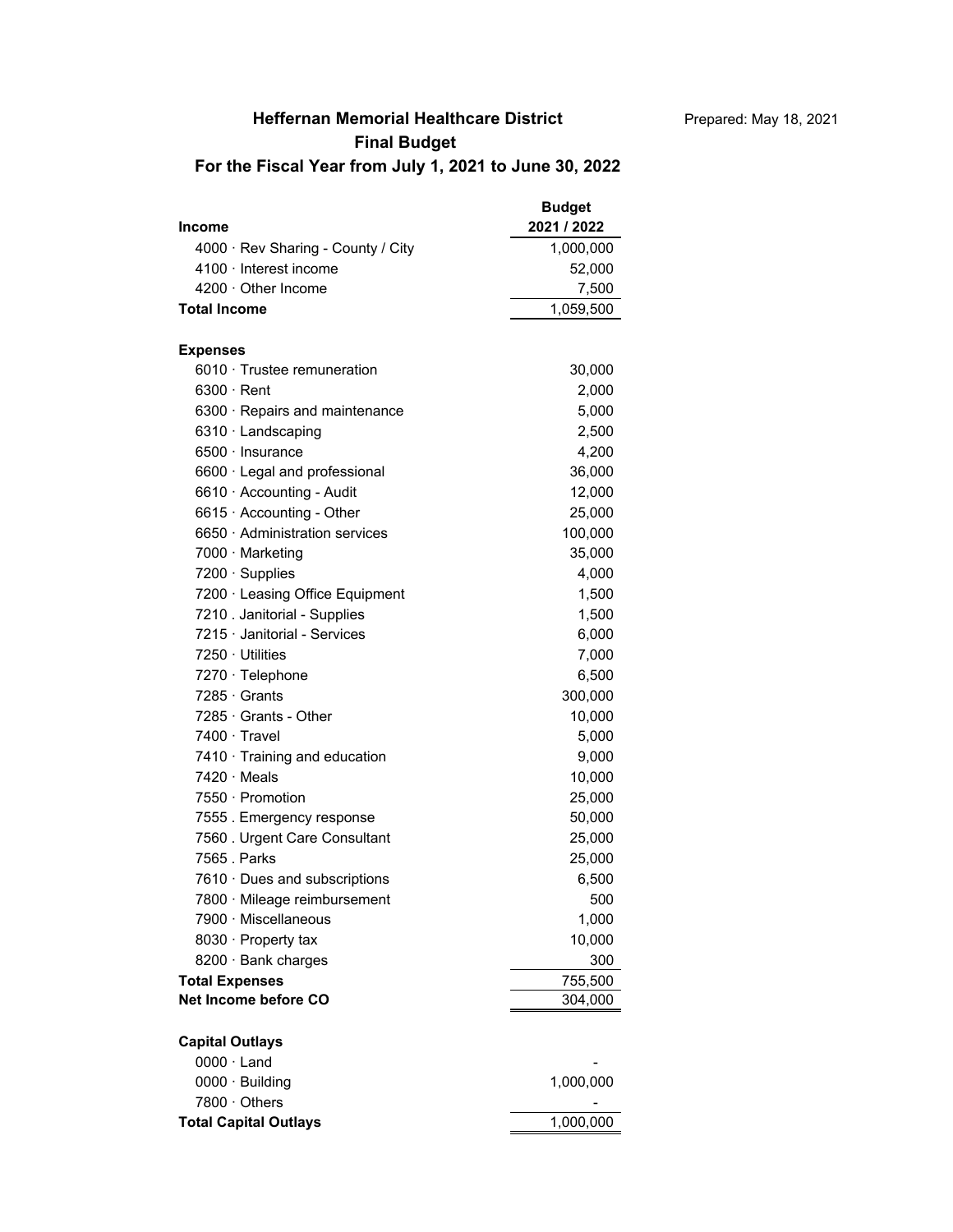# HEFFERNAN MEMORIAL HEALTHCARE DISTRICT MAY 20, 2021.

CURRENT ASSETS:

| <b>SUN COMMUNITY</b>                              |              |                |
|---------------------------------------------------|--------------|----------------|
| <b>REGULAR SAVING ACCOUNT</b>                     | 652.69       |                |
| <b>CHECKING ACCOUNT</b>                           | 3,162,988.21 |                |
| TOTAL SUN COMMUNITY BANK                          |              | 3,163,640.90   |
|                                                   |              |                |
| MECHANICS BANK (RABOBANK) ACCT.                   |              | 305,366.67     |
|                                                   |              |                |
| WELLS FARGO CHECKING ACCT.                        |              | 1,867,671.43   |
|                                                   |              |                |
| FIRST FEDERAL CREDIT UNION                        |              | 259,929.46     |
| TOTAL CD / CHECKING/SAVING ACCT.                  |              | \$5,596,608.46 |
|                                                   |              |                |
| <b>OTHER CURRENT ASSETS:</b>                      |              |                |
| (PURCHASE LAND-DEPOSIT)<br>CALEXICO MEGAPARK, LLC | \$           | 500,000.00     |
|                                                   |              |                |

PREPARED By: ROSARIO VIZCARRA 5-20-2021.